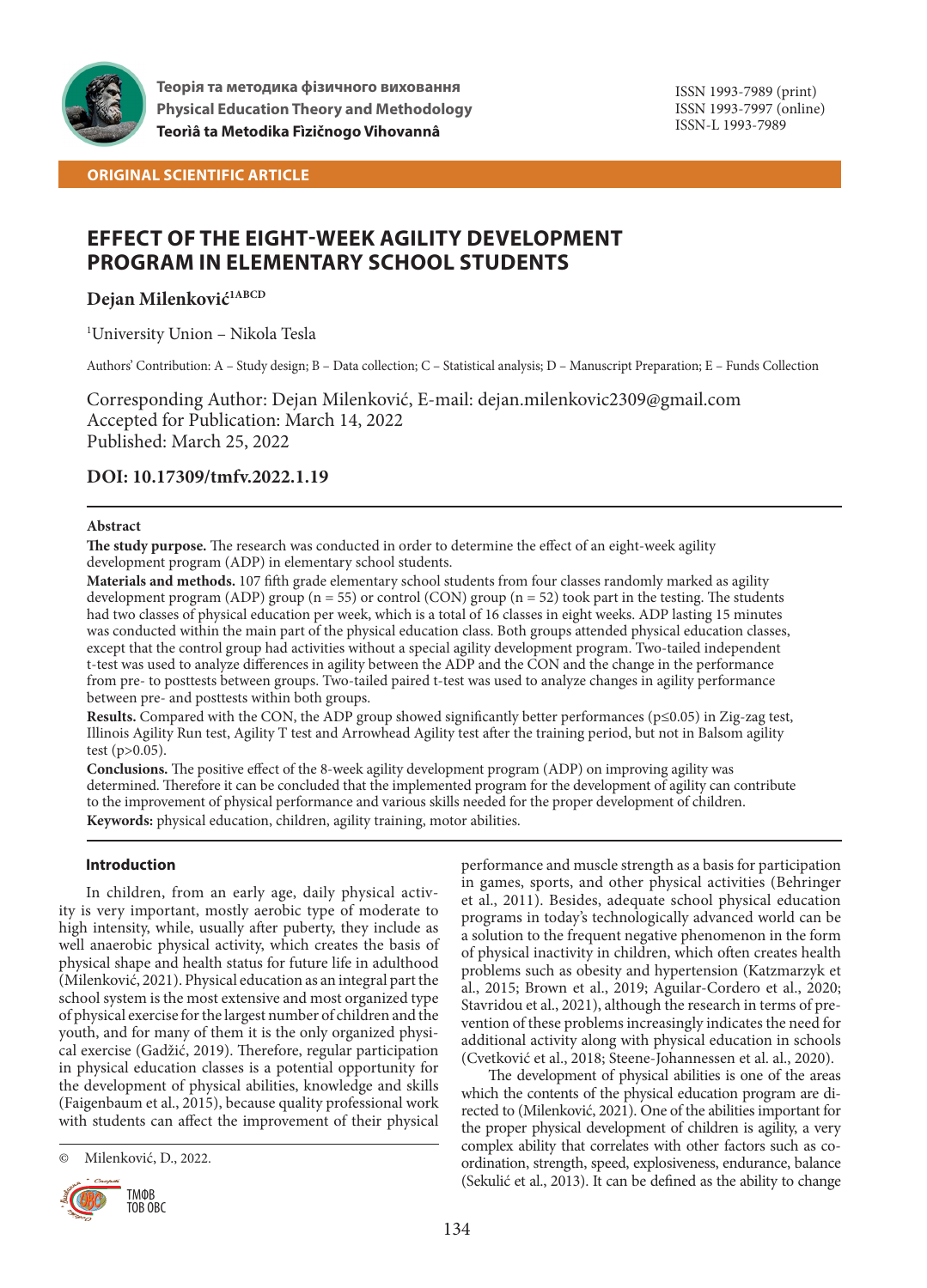the direction quickly without losing balance and reducing speed (Lemmink, Elferink-Gemser & Wisscher, 2004). Agility represents a combined ability of speed, strength and coordination, and when conjoined with flexibility, result in mobility or quality of quick movement performance, together with timeliness and coordination in the full range of motion (Bompa, 2006).

The nature of agility is multifactorial, so apart from the cognitive element, anticipation and decision-making (Young, James & Montgomery, 2002; Gabbett, Kelly & Sheppard, 2008; Sheppard et al., 2006), biomechanical element is also of great importance for skillful movement (Young & Farrow, 2006). Agility is very often seen in the scientific literature as a part of the SAQ block (speed, agility, quickness) which is also made up of speed and explosiveness (Köklü et al., 2015; Brown & Ferrigno, 2005). These three abilities are highly related and the improvement of one of them affects the improvement of the other two (Acar & Eler, 2019).

Agility can be manifested in various forms, from the movement of one part of the body, to the movement of the entire muscular system at high speed in a certain direction (Sopa & Pomohaci, 2016). Agile movements in any direction are not performed at a constant speed over the entire distance, but are divided into the phase of acceleration, maintenance of maximum speed and deceleration (Plisk, 2000). In addition to a good result in conducting motor activity and neutralizing opponents (in play or competition), the optimal level of agility reduces the possibility of injury and allows a high level of manipulative skills (Verstegen & Marcello, 2001).

Agility development programs are very important in physical education, primarily due to the fact that agility is considered a combination of certain basic abilities (Bompa, 2006) and thus has a multiple effect on the motor status of children. Also, the level of competence in basic motor skills significantly depends on the level of agility development (Haga, 2008; Aribowo, Hidayah & Rumini, 2019). One of the sensitive phases of agility development is the period from the seventh year of life to the beginning of puberty (Bijelić & Simović, 2005), which indicates the need to use this period effectively to improve this important segment in physical performance. Therefore, the aim of this research is to determine the effects of programs for the development of agility within the process of teaching of physical education.

## **Materials and methods**

#### *Experimental approach to the problem*

The research is designed to determine the effect of an eight-week agility development program (ADP) in elementary school students. Of the four fifth grade classes, two classes were randomly designated as the ADP group, while the other two were the control (CON) group. Both groups attended physical education classes, with the control group having activities without a special agility development program. The classes were held by the same physical education teacher. Before the beginning of the program, the initial testing was performed, and after the end, the final testing of both groups.

#### *Study participants*

107 students (Table 2) of the fifth grade of elementary school from four classes randomly marked as Agility development program (ADP) group ( $n = 55 - 30$  boys and 25 girls) or control (CON) group ( $n = 52 - 25$  boys and 27 girls). took part in the testing. There were no chronic diseases or major injuries, primarily of the lower extremities, in the health records of the students. The permission of the parents of all students to participate in this research was obtained, as well as the consent of the children themselves. The research organized in accordance with the recommendations for clinical research given by the World Health Organization (WHO) within the Helsinki Declaration (2013).

#### *Testing procedure*

The testing was performed in the gym during the physical education classes with the students wearing adequate sports equipment. Since testing is a part of the regular physical education classes during each school year, students were generally experienced in such a procedure. However, a week before the initial testing, the students and their teacher were practicing all the tests that were used later, in order to ensure the accuracy of the testing procedure itself. A trial test was also organized in order to prepare the students for the whole procedure that was going to be applied during the experimental testing. Two days after the trial one, the initial testing was carried out, and eight weeks later the final one was performed. A warm-up of 15 minutes was performed before each testing. Each of the tests was repeated three times, and the best result was taken for further analysis. After completing each test and before moving on to the next one, there was a break of 5-8 minutes to avoid negative effects on testing caused by fatigue. Height and body weight were measured using the standard techniques with a stadiometer and standard physician's scale. Furthermore, the body mass index (BMI) was calculated using the standardized equation mass/ height2 (kg/m2) (Table 1).

Five agility tests (Topend Sports) already proved by the previous research to be reliable and valid for assessing this ability were used:

- Zig-zag test (Kutlu & Doğan, 2018);
- Ilinois agility run test (Hachana et al., 2014; Kutlu, Yapici & Yilmaz, 2017);
- Agility T test (Pauole et al., 2000; Fessi et al., 2016);
- Balsom agility test (Wrigley, 2016);
- Arrowhead agility test (Lockie & Jalilvand, 2017; Rago et al., 2020).

The Witty Timing System (Microgate, Bolzano, Italy) was used to measure the time when performing agility tests.

#### *Training Procedure*

The program is specially designed for the students of this age. They had two classes of physical education per week, which is a total of 16 classes in eight weeks. Within the main part of each class, 15 minutes were used for specialized ADP. The exercises were aimed at improving elementary movements with a change of direction at an angle of 90° and over 90°. It has been worked on the development of technique in changing conditions; forward / backward and sideways movements were used. Tasks were performed by manipulating objects and in the presence of the opponent in order to achieve optimal speed and maximum force of muscle contraction. In order to avoid monotony, various mobile games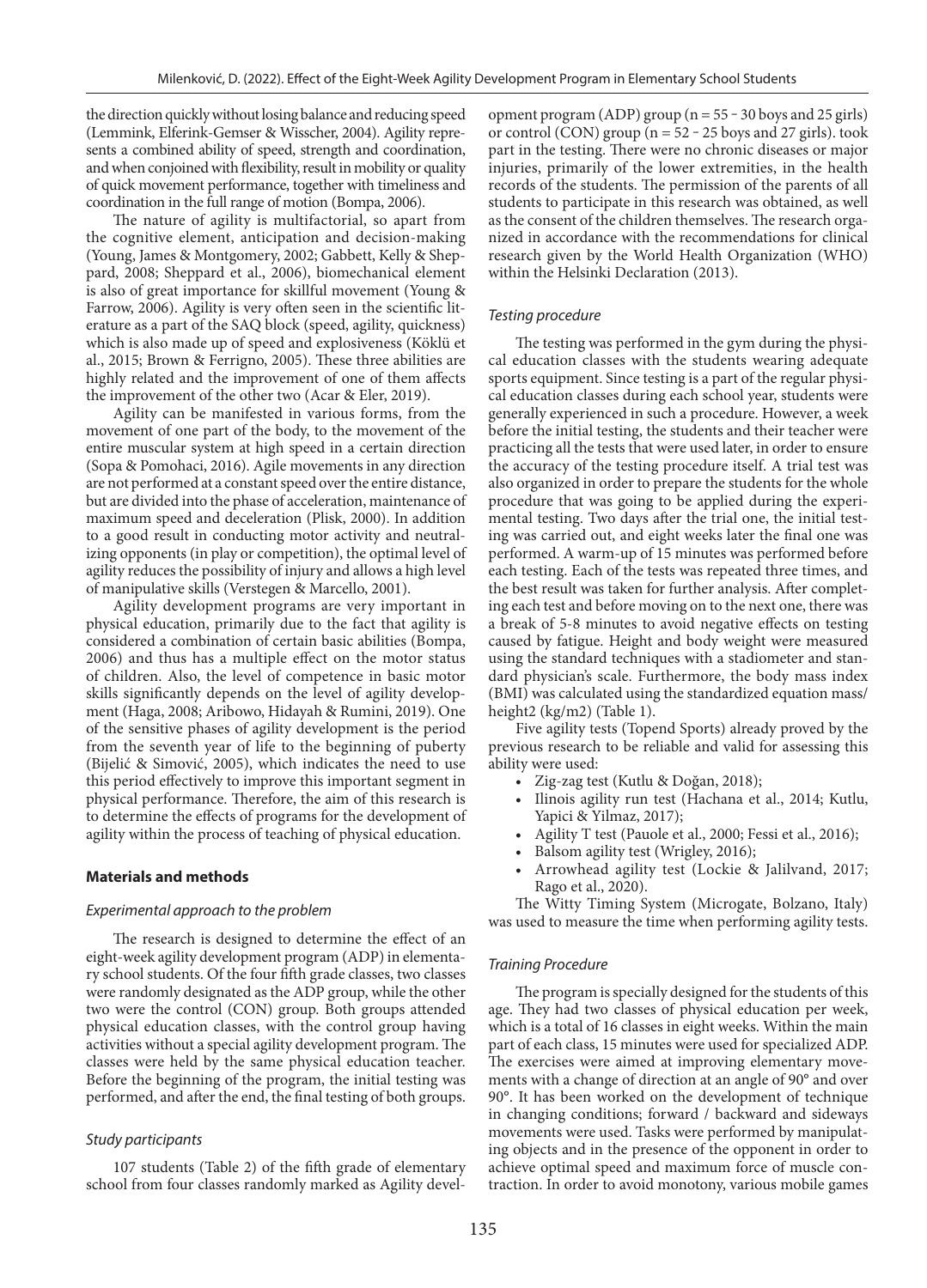were played, which are an effective form for the development of agility in the children of this age (Skitnevskiy et al., 2020). By working on the development of agility it was supposed to increase the ability to activate motor units and agonist muscle groups faster and more completely.

The extent and intensity of the workload, as well as the breaks between the repetitions of exercises and series, were adjusted to the age of the children. The load intensity within ADP was moderate to vigorous. The exercise was performed in small groups, 3-4 students, so the rest time between repetitions was a few seconds (the time needed for the other members of the group to complete their performance), while the rest time between the exercises was 30 seconds. Balls (for football and basketball) were also used in the exercises, so certain movements, except those ones without the ball, were performed both with the ball as an aggravating parameter. The presence of a semi-active opponent (students took turns in that role) was also used, which to a certain extant also

#### **Table 1.** Content of ADP

made the movement difficult. Mobile games were also in use, and they were conducted every other lesson and covered a third of the time of ADP (about 5 minutes).

Table 1 shows the exercises and mobile games used in the ADP. For each lesson, the contents are combined (with and without ball) in order to avoid monotony in the exercise (not all exercises were used in every lesson).

#### *Statistical analysis*

Descriptive parameters (Mean ± St.Dev) were calculated for all variables. Two-tailed independent t-test was used to analyze differences in agility between the ADP and the CON and the change in the performance from pre- to posttests between groups. Two-tailed paired t-test was used to analyze changes in agility performance between pre- and posttests within both groups. The statistical package SPSS v was used for data processing 22.0 (IBM SPSS Statistics). Statistical sig-

| Indicator                                                                                                                                                                                                        | Number of repetitions                                                                                                                                                                                                                                                                                                                                                                                                                                                       |
|------------------------------------------------------------------------------------------------------------------------------------------------------------------------------------------------------------------|-----------------------------------------------------------------------------------------------------------------------------------------------------------------------------------------------------------------------------------------------------------------------------------------------------------------------------------------------------------------------------------------------------------------------------------------------------------------------------|
| running forward                                                                                                                                                                                                  | 4×5m (with and without football or basketball)                                                                                                                                                                                                                                                                                                                                                                                                                              |
| running backward                                                                                                                                                                                                 | $4\times 5m$                                                                                                                                                                                                                                                                                                                                                                                                                                                                |
| lateral running - right                                                                                                                                                                                          | $4\times5m$ (with and without ball)                                                                                                                                                                                                                                                                                                                                                                                                                                         |
| lateral running - left                                                                                                                                                                                           | $4\times5m$ (with and without ball)                                                                                                                                                                                                                                                                                                                                                                                                                                         |
| running forward-backward                                                                                                                                                                                         | 4×5m (5m forward, turn around cone and 5m backward)                                                                                                                                                                                                                                                                                                                                                                                                                         |
| quadrilateral                                                                                                                                                                                                    | 2 repetitions - quadrilateral with 5m sides (running forward, lateral right, running<br>backward, lateral left)                                                                                                                                                                                                                                                                                                                                                             |
| lateral meandering (left and right)                                                                                                                                                                              | $4\times5m$                                                                                                                                                                                                                                                                                                                                                                                                                                                                 |
| figure 8                                                                                                                                                                                                         | 4 repetitions – 3 cones with 1.5m distance between them (with and without ball)                                                                                                                                                                                                                                                                                                                                                                                             |
| running in letters                                                                                                                                                                                               | 2 repetitions - writing letters by running (3-4 letters by lesson) (with and without ball)                                                                                                                                                                                                                                                                                                                                                                                  |
| explosive running with change of direction                                                                                                                                                                       | 4 repetitions – at a distance of 5-7m (with and without ball)                                                                                                                                                                                                                                                                                                                                                                                                               |
| various forms of movement on football 2 repetitions of every form of movement<br>ladders (forward, lateral, jumps backward<br>and forward, side steps inside and outside<br>the ladder, running with high knees) |                                                                                                                                                                                                                                                                                                                                                                                                                                                                             |
|                                                                                                                                                                                                                  | Mobile games (some of those that were used) – (according to Skitnevskiy et al., 2020; Milenković, 2021).                                                                                                                                                                                                                                                                                                                                                                    |
| "Night and day"                                                                                                                                                                                                  | The playground's middle area is crossed by two parallel lines with 1-1.5m distance from each<br>other. The students are divided into two teams ("Nigth" and "Day") standing in two rows<br>facing each other. The teacher who is aside the playground exclaims either a "Day" or "Night"<br>and students of the appropriate team should strive to reach the outside boundary of own line,<br>whereas the opposite team should chase and catch them within the field limits. |
| "Entrapment"                                                                                                                                                                                                     | The students are divided into five groups. Four groups are standing on the corners of the<br>field in a column, while the fifth group is standing in the center of the field. At the given sign,                                                                                                                                                                                                                                                                            |

field in a column, while the fifth group is standing in the center of the field. At the given sign, all students from four outer groups run to the right toward the place of the next group. The center group is trying to catch as many students as possible before they reach the next corner. The one who is caught joins the catchers.

## "Delta" Two columns are standing behind the starting line. At a distance of 5 m from the starting line, the second line is marked. At a given sign, first student in the column runs to the second line, touches it with his/her hand, then runs to the starting line, steps on it with his/her foot, runs again to the set line, steps on it with both feet, comes back and has to touch the next student who starts running. The winner is the team that completes the task first.

"Pull attempt" game Students of two teams receive the same ordinal numbers. Everybody should run in pairs along the run-way. At some point of movement, the teacher shouts out the ordinal number. Those students having this number should reach the head of the column and be the leading runners. The run should proceed till the new signal. The winning team is the one having the most leaders in it.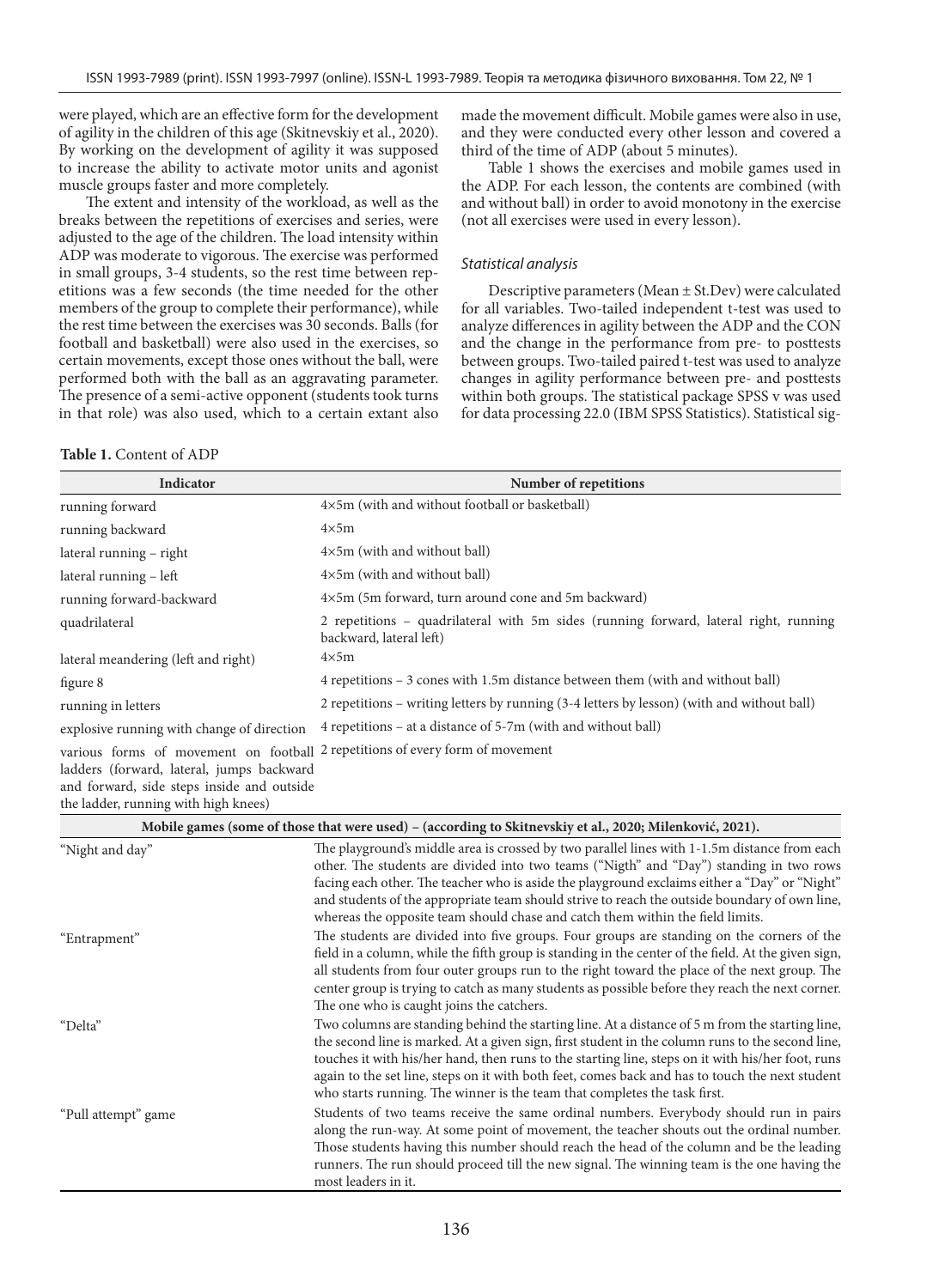nificance was established at the level of  $p \le 0.05$ . The results will be shown separately for boys and girls.

## **Results**

The students successfully completed the experimental treatment without any injuries. Both groups of respondents had a high attendance rate (over 95%). On pre-experimental testing, there were no significant differences between groups in any of the variables, including the Zig-zag test, the Illinois agility run test, the Agility T test, the Balsom agility test, and the Arrowhead agility test.

ADP group (both for boys and girls) showed significant pre-posttest change in Zig-zag test, Illinois Agility Run test, Agility T test and Arrowhead Agility test ( $p \le 0.05$ ), but not in Balsom Agility test ( $p > 0.05$ ). CON group (both for boys

**Table 2.** Group characteristics (Mean±St.Dev)

| Characteristics<br>(total of 107) |                 | ADP group $(N=55)$ CON group $(N=52)$ |
|-----------------------------------|-----------------|---------------------------------------|
| Age $(y)$                         | $11.5 \pm 0.4$  | $11.4 \pm 0.5$                        |
| Body height (cm)                  | $151.6 \pm 7.1$ | $152.3 \pm 6.9$                       |
| Body mass (kg)                    | $43.8 \pm 8.3$  | $43.3 \pm 8.5$                        |
| BMI (kg/m <sup>2</sup> )          | $18.9 \pm 3.5$  | $19.2 + 3.7$                          |

ADP – agility development program; CON – control; BMI – Body mass index.

**Table 3.** Two-tailed paired t-test (pre-posttest results) for both groups, boys

| Group                                                      | <b>Agility tests</b>               | Mean $(\pm SD)$ N            |    | t           | df | Sig.<br>(2-tailed) |
|------------------------------------------------------------|------------------------------------|------------------------------|----|-------------|----|--------------------|
|                                                            | Zig-zag                            | $8.94 \pm 0.27$              |    |             |    |                    |
|                                                            | Zig-zag (retest)                   | $8.01 \pm 0.35$              |    | 30 21.22 29 |    | $.000*$            |
|                                                            | Illinois                           | $20.07 \pm 0.65$             |    |             |    |                    |
|                                                            | Illinois (retest)                  | $19.18 \pm 0.59$             |    | 30 16.73 29 |    | $.000*$            |
| ADP                                                        | "T" test                           | $13.04 \pm 0.7$              |    |             |    |                    |
| boys                                                       | "T" test (retest)                  | 12.36±0.79 30                |    | 7.04 29     |    | $.000*$            |
|                                                            | Balsom                             | $20.58 \pm 1.1$              |    |             |    |                    |
|                                                            | Balsom (retest)                    | $20.57 \pm 1.09$             | 30 | 1.09        | 29 | .284               |
|                                                            | Arrowhead                          | $19.86 \pm 0.68$             |    |             |    |                    |
|                                                            | Arrowhead (retest)                 | $19.21 \pm 0.6$              | 30 | 9.97 29     |    | $.000*$            |
|                                                            | Zig-zag                            | $8.91 \pm 0.35$              |    |             |    |                    |
|                                                            | Zig-zag (retest)                   | $8.62 \pm 0.48$              | 25 | 6.04 24     |    | $.000*$            |
|                                                            | Illinois                           | $20.28 \pm 0.64$             |    |             |    |                    |
|                                                            | Illinois (retest)                  | $20.25 \pm 0.66$ 25          |    | 1.36 24     |    | .185               |
| <b>CON</b>                                                 | " $T$ " test                       | $13.12 \pm 0.65$             |    |             |    |                    |
| boys                                                       | "T" test (retest)                  | $12.81 \pm 0.69$ 25          |    | 4.35 24     |    | $.000*$            |
|                                                            | Balsom                             | $20.51 \pm 1.08$             |    |             |    |                    |
|                                                            | Balsom (retest)                    | $20.54 \pm 1.16$ 25 -0.64 24 |    |             |    | .531               |
|                                                            | Arrowhead                          | $19.86 \pm 0.75$             |    |             |    |                    |
|                                                            | Arrowhead (retest) $19.84 \pm 0.7$ |                              | 25 | $0.4\,$     | 24 | .692               |
| *Statistical significance is at the level of $p \leq 0.05$ |                                    |                              |    |             |    |                    |

and girls) showed significant pre-posttest change in performance in Zig-zag test and Agility T test ( $p \le 0.05$ ) (Table 3, 4).

Training responses were different between ADP and CON group. Compared with the CON, the ADP group (both **Table 4.** Two-tailed paired t-test (pre-posttest results) for both groups, girls

| Group               | <b>Agility tests</b> | Mean $(\pm SD)$ N            |  | t           | df | Sig.<br>(2-tailed) |
|---------------------|----------------------|------------------------------|--|-------------|----|--------------------|
|                     | Zig-zag              | $9.57 \pm 0.36$              |  |             |    |                    |
|                     | Zig-zag (retest)     | $8.76 \pm 0.58$              |  | 25 14.04 24 |    | $.000*$            |
|                     | Illinois             | $20.72 \pm 0.48$             |  |             |    |                    |
|                     | Illinois (retest)    | 19.78±0.55 25 18.53 24       |  |             |    | $.000*$            |
| ADP                 | "T" test             | $13.65 \pm 0.58$             |  |             |    |                    |
| girls               | "T" test (retest)    | 12.94±0.64 25 11.93 24       |  |             |    | $.000*$            |
|                     | Balsom               | $21.63 \pm 0.56$             |  |             |    |                    |
|                     | Balsom (retest)      | $21.62 \pm 0.56$ 25 1.9      |  |             | 24 | .069               |
|                     | Arrowhead            | $20.67 \pm 0.83$             |  |             |    |                    |
|                     | Arrowhead (retest)   | 19.91±0.84 25 11.33 24       |  |             |    | $.000*$            |
|                     | Zig-zag              | $9.78 \pm 0.27$              |  |             |    |                    |
|                     | Zig-zag (retest)     | $9.36 \pm 0.16$ 27 $9.58$ 26 |  |             |    | $.000*$            |
|                     | Illinois             | $20.86 \pm 0.6$              |  |             |    |                    |
|                     | Illinois (retest)    | $20.83 \pm 0.66$ 27          |  | 1.1         | 26 | .280               |
| <b>CON</b><br>girls | "T" test             | $13.64 \pm 0.79$             |  |             |    |                    |
|                     | "T" test (retest)    | 13.33±0.71 27 6.27 26        |  |             |    | $.000*$            |
|                     | Balsom               | $21.75 \pm 0.39$             |  |             |    |                    |
|                     | Balsom (retest)      | $21.72 \pm 0.55$ 27 0.47 26  |  |             |    | .644               |
|                     | Arrowhead            | $20.43 \pm 0.96$             |  |             |    |                    |
|                     | Arrowhead (retest)   | $20.53 \pm 0.93$ 27 -1.76    |  |             | 26 | .091               |

\*Statistical significance is at the level of  $p \le 0.05$ 

**Table 5.** Two-tailed independent t-test (posttest results between groups), boys

|     |                  |    | t                                    | df | Sig.<br>$(2-tailed)$ |
|-----|------------------|----|--------------------------------------|----|----------------------|
| ADP | $8.01 \pm 0.35$  | 30 |                                      |    |                      |
| CON | $8.62 \pm 0.48$  | 25 | $-5.42$                              | 53 | $.000*$              |
| ADP | $19.18 \pm 0.59$ | 30 |                                      |    |                      |
| CON | $20.25 \pm 0.66$ | 25 | $-6.35$                              | 53 | $.000*$              |
| ADP | $12.36 \pm 0.79$ | 30 |                                      |    |                      |
| CON | $12.81 \pm 0.69$ | 25 | $-2.22$                              | 53 | $.030*$              |
| ADP | $20.57 \pm 1.09$ | 30 |                                      |    |                      |
| CON | $20.54 \pm 1.16$ | 25 | 0.11                                 | 53 | .915                 |
| ADP | $19.21 \pm 0.6$  | 30 |                                      |    |                      |
| CON | $19.84 \pm 0.7$  | 25 | $-3.65$                              | 53 | $.001*$              |
|     |                  |    | Agility tests Boys Mean $(\pm SD)$ N |    |                      |

\*Statistical significance is at the level of  $p \le 0.05$ 

for boys and girls) showed significantly better performances  $(p \le 0.05)$  in Zig-zag test, Illinois Agility Run test, Agility T test and Arrowhead Agility test after the training period, but also not in Balsom agility test ( $p > 0.05$ ) (Table 5, 6).

#### **Discussion**

The aim of this research was to determine the effects of the eight-week agility development program (ADP) which was conducted as a part of the main part of the physical education class with the fifth grade elementary school students. The program, which was adapted to the children of this age, proved to be suitable, safe and effective for working on the direct development of agility and the indirect development of other abilities which agility is significantly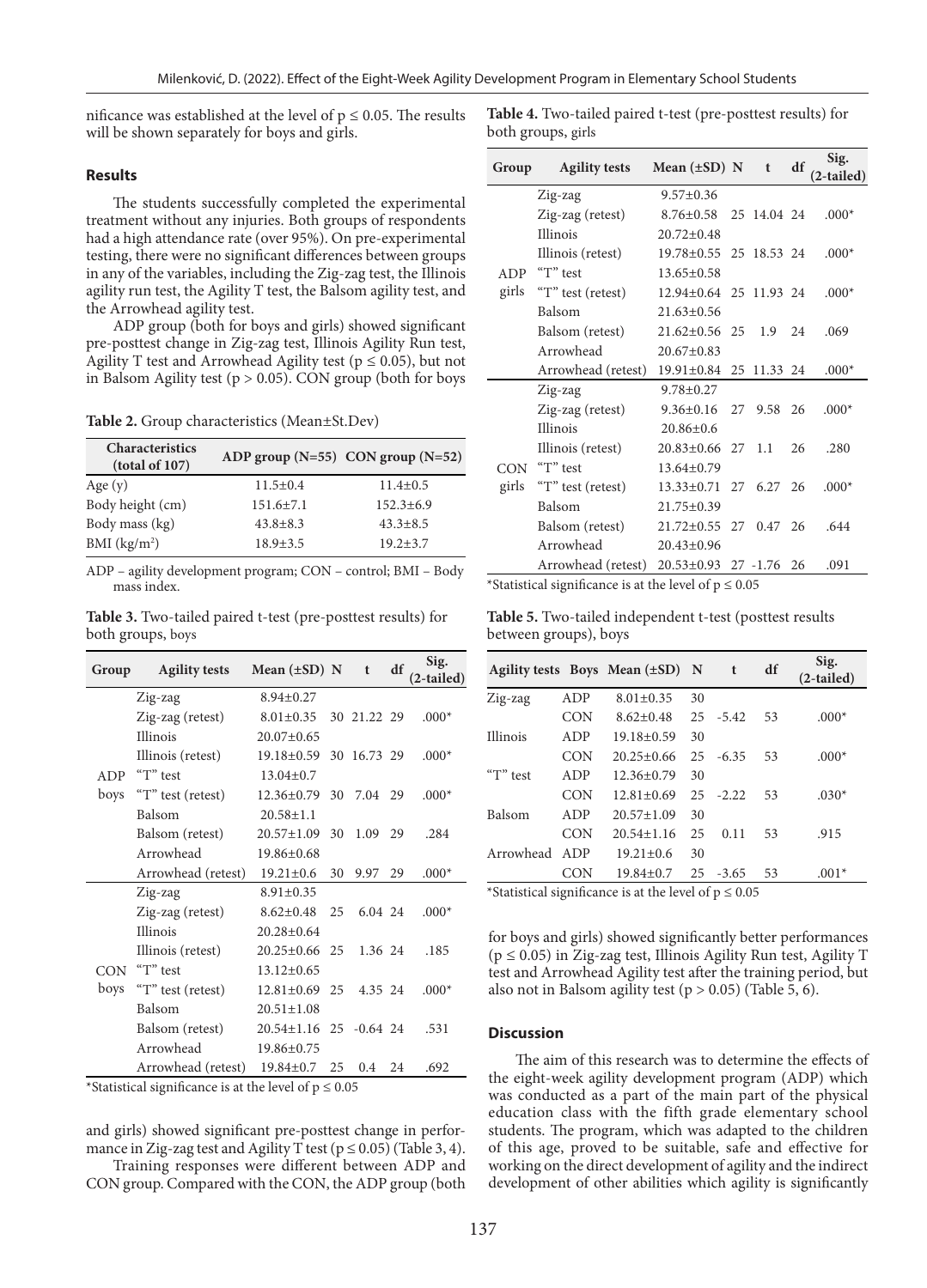|              |            | Agility tests Girls Mean $(\pm SD)$ N |    | t       | df | Sig.<br>$(2-tailed)$ |
|--------------|------------|---------------------------------------|----|---------|----|----------------------|
| $Zig$ -zag   | ADP        | $8.76 \pm 0.58$                       | 25 |         |    |                      |
|              | CON        | $9.36 \pm 0.16$                       | 27 | $-5.2$  | 50 | $.000*$              |
| Illinois     | ADP        | $19.78 \pm 0.55$                      | 25 |         |    |                      |
|              | CON        | $20.83 + 0.66$                        | 27 | $-6.17$ | 50 | $.000*$              |
| " $T$ " test | ADP        | $12.94 + 0.64$                        | 25 |         |    |                      |
|              | <b>CON</b> | $13.33 \pm 0.71$                      | 27 | $-2.1$  | 50 | $.041*$              |
| Balsom       | ADP        | $21.62 \pm 0.56$                      | 25 |         |    |                      |
|              | <b>CON</b> | $21.72 \pm 0.55$                      | 27 | $-0.64$ | 50 | .526                 |
| Arrowhead    | ADP        | $19.91 \pm 0.84$                      | 25 |         |    |                      |
|              | CON        | $20.53 \pm 0.93$                      | 27 | $-2.52$ | 50 | $.015*$              |

**Table 6.** Two-tailed independent t-test (posttest results between groups), girls

\*Statistical significance is at the level of  $p \le 0.05$ 

correlated with. The children found the program to be very entertaining and at the same time it provided a sufficient amount of physical activity which led to improved physical performance.

Other researches also indicate an improvement in the level of agility and general physical performance in the form of speed, coordination of skills during lateral movements (Sopa & Pomohaci, 2016). Yanci et al. (2013), after implementing various variants of the contextual interference program, found that with elementary school students, after three weeks of work, the progress in the level of agility was recorded. This proves that in working with children, it is much more effective to implement motor learning programs through mastering multiple skills or skills variations, than to use unilateral programs to improve children's health and development (Shea & Morgan, 1979; Faigenbaum et al., 2015).

Interesting and diverse content and the optimal amount of time dedicated to physical activity in working with children in physical education classes is one of the essential elements of success in implementing planned programs and improving physical performance and student skill levels (Hills, Dengel & Lubans, 2015). In this research as well one of the main reasons for improving the levels of physical performance in which agility dominates is precisely the interestingness and variety of content to which children react positively. The monotonous content of physical activity negatively affects the concentration of children and as a consequence there is a loss of interest in activities (Rokhayati et al., 2017). In younger children, the direction, maintenance, stability and stability of attention at the optimal level for work last shorter than in older children (Rueda et al., 2005). As a child grows, attention control also improves and increases the duration of attention, while reducing the ease with which attention can be distracted. In this regard, teaching content must be enjoyable, positive, with a significant impact of exercise on the body, with a good foundation in practical knowledge and with a comprehensive teaching strategy by the teacher who plays an important role in motivating students (Maldonado et al., 2019).

The agility development program also influences the improvement of speed and explosiveness due to the great association with this physical performance (Lockie et al., 2014; Dawes, 2019; Herridge, Turner & Bishop, 2020). The results of agility tests in this study, which were significantly better in the final testing in most tests, indirectly indicate

an improvement in movement speed and reaction speed, as well as explosiveness of movement. Since time is measured in agility tests, it is clear that the students achieved shorter time by performing the tests after the experimental treatment, and at the same time, they were faster and more explosive. This interconnection between the components of physical abilities is also confirmed by previous researches (Pettersen & Mathisen, 2012; Moradi & Esmaeilzadeh, 2015; Coetzee, 2016; Szabo, Neagu & Sopa, 2020). For example, elementary school students who participated in a six-week program consisting of short explosive activities were found to have a positive effect on performance in speed and agility (Pettersen & Mathisen, 2012) or in a Coetzee study (2016) that found a significant correlation between agility and sprinting speed in children aged 9 and 10, but also with strength and balance. Szabo, Neagu & Sopa (2020) claim that a specific program for the development of combined motor skills significantly affects speed and agility, which also indicates their interconnectedness.

Various specialized programs within physical education that are conducted with school children, such as programs for the development of agility in this research, contribute to even greater and more efficient physical engagement of children. There is a need for greater physical activity in children and adolescents in order to improve physical ability by increasing muscle strength, because the research indicates that, in addition to risk factors expressed through body mass index and blood pressure, low levels of muscle strength in childhood and adolescence are associated with health problems and even premature death (Ortega et al., 2012). Low level of physical activity and cardiorespiratory abilities are strongly associated with insufficient competence in basic motor skills in children and adolescents (Hardy et al., 2012). Therefore, it is necessary to work as much as possible on the physical activation of children through various physical education programs and as early as possible, because after puberty the level of activity decreases (Whitt-Glover et al., 2009), so it is important to establish the positive effects of physical exercise on human organism throughout his life as well.

The limitations of this research can be reflected in the length of the experimental treatment itself and the impossibility of longer-term adaptation of the student's organism to training impulses. In order to obtain more comprehensive results of the effects of the agility development program, a sample that includes a larger number of respondents of different ages and from different areas is required. Moreover the program can be extended to other parameters of the SAQ training program, speed and explosiveness as well.

#### **Conclusion**

The results of this study showed that eight-week ADP (twice a week for 15 minutes within the main part of the physical education class) contributed to a significant improvement in the level of agility. The results of most of the tests used showed a significant effect of experimental work on the tested ability of the fifth grade elementary school students. When observing the ADP group (both for boys and girls), only one agility test (Balsom agility test) did not show a statistically significant within-group change in performance, while the progress in the results of other tests was at the level of  $p \le 0.05$ . In the CON group (both for boys and girls), a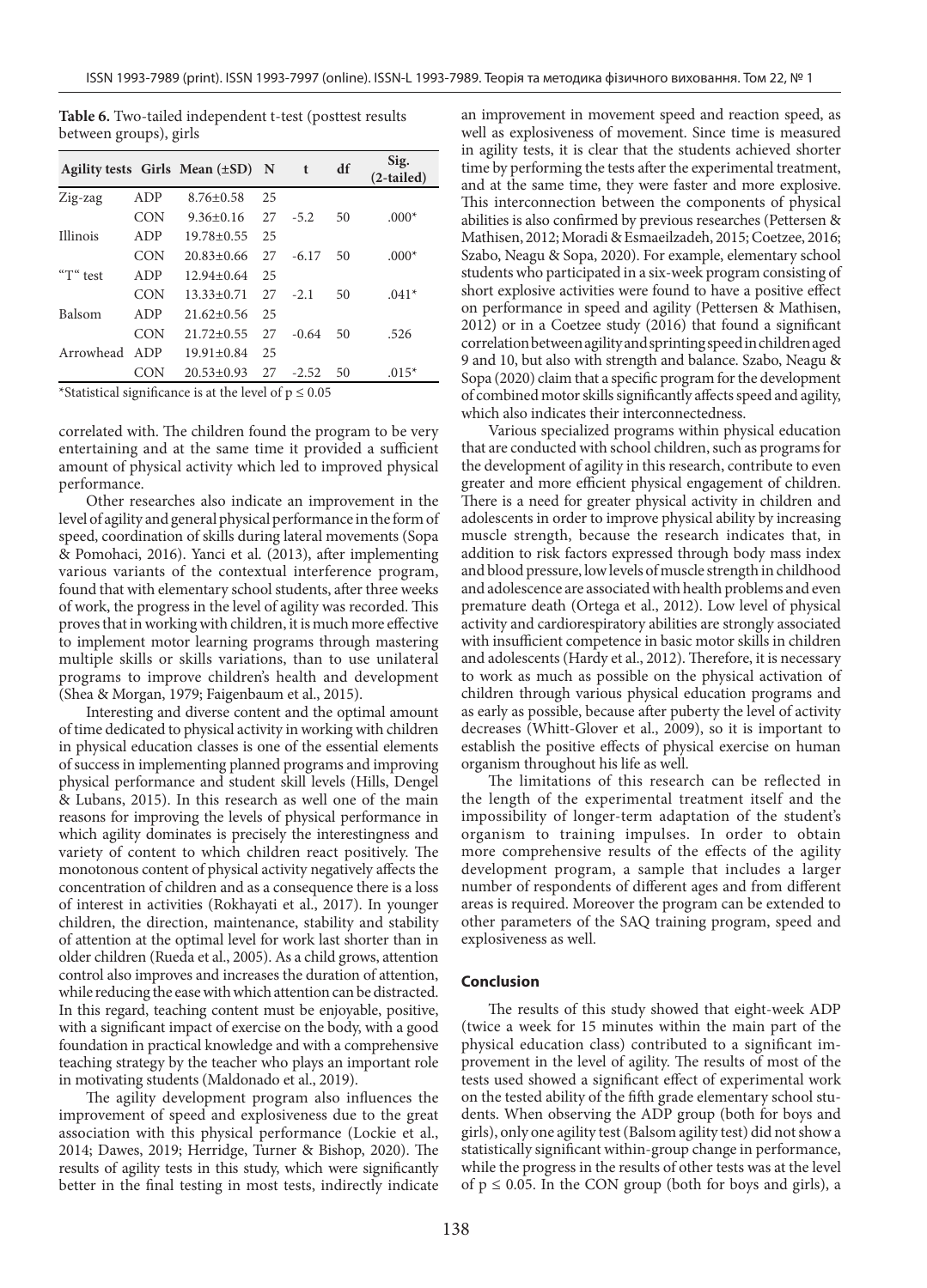positive within-group change in performance was observed in the Zig-zag test and the Agility T test at the level of  $p \le 0.05$ . At the end, the training effect of a specially designed agility development program affected between-groups change in performance (both for boys and girls) after the program was completed all but one test (Balsom agility test). Thus, it can be said that the agility development program was successful. Both groups of students (ADP and CON) had the same traditional physical education classes with the same teacher, but the additional program in the main part of the ADP group classes contributed to the adaptation of students to the specific training requirements to which they were exposed, thus the goal of the research that was originally set was fulfilled because the positive effect of the 8-week agility development program (ADP) on improving agility was determined.

#### **Practical applications**

Thanks to this research, the students had the opportunity to improve their level of agility through different ways of moving and manipulating objects, to further develop the technique of movement in changing conditions and to influence the raising of competence levels in basic motor skills. They were also introduced to a large number of games that represent an effective method and means for the development of children's physical performance, specifically agility (Yanci et al., 2014). Given the fact that agility is an ability that correlates with many other abilities (Sekulić et al., 2013), ADP can be useful as one of the elements for the development of general physical preparation of elementary school children as a basis for participation in games, sports and other physical activities. The results obtained in this research indicate that right this and such a program could be a sustainable model of work in school physical education and that together with the professional guidance of physical education teachers can contribute to improving physical performance and various skills needed for proper development of children. Although short-lasting, this particular experimental treatment can also be used to design and implement other physical education programs with longer-term effects on students' physical and health status.

# **Conflict of interest**

The author did not receive support from any organization for the submitted work. The author has no relevant financial or non-financial interests to disclose.

## **References**

- Milenković, D. (2021). *Fizičko vaspitanje i sport (Physical education and sport).* Belgrade: Faculty of Sport, University Union – Nikola Tesla.
- Gadžić, A. (2019). *Teorija i metodika fizičkog i zdravstvenog vaspitanja (Theory and methodics of physical and health education).* Belgrade: Singidunum University.
- Faigenbaum, A.D., Bush, J.A., McLoone, R.P., Kreckel, M.C., Farrell, A., Ratamess, N.A., & Kang, J. (2015). Benefits of strength and skillbased training during primary school physical education. *Journal of Strength and Conditionig Research, 29*(5), 1255-1262.

https://doi.org/10.1519/JSC.0000000000000812

Behringer, M., Vom Heede, A., Matthews, M., & Mester, J. (2011). Effects of strength training on motor performance

skills in children and adolescents: A meta-analysis. *Pediatric Exercise Science, 23*(2), 186-206. https://doi.org/10.1123/pes.23.2.186

- Katzmarzyk, P.T., Barreira, T.V., Broyles, S.T., Champagne, C.M., Chaput, J-P., Fogelholm, M., Hu, G., Johnson, W.D., Kuriyan, R., Kurpad, A., Lambert, E.V., Maher, C., Maia, J., Matsudo, V., Olds, T., Onywera, V., Sarmiento, O.L., Standage, M., Tremblay, M.S., Tudor-Locke, C., Zhao, P., & Church, T.S. (2015). Relationship between lifestyle behaviors and obesity in children ages 9-11: Results from a 12-country study. *Obesity, 23*(8), 1696-1702. https://doi.org/10.1002/oby.21152
- Brown, T., Moore, T.H.M., Hooper, L., Gao, Y., Zayegh, A., Ijaz, S., Elwenspoek, M., Foxen, S.C., Magee, L., O'Malley, C., Waters, E., & Summerbell, C.D. (2019). Interventions for preventing obesity in children. *Cochrane Database of Systematic Reviews,* 7. https://doi.org/10.1002/14651858.CD001871.pub4
- Aguilar-Cordero, M.J., Rodríguez-Blanque, R., Leon-Ríos, X., Ruiz, M.E., García, I.G., & Sánchez-López, A.M.
- (2020). Influence of Physical Activity on Blood Pressure in Children With Overweight/Obesity: A Randomized Clinical Trial. *American Journal of Hypertension, 33*(2), 131-136. https://doi.org/10.1093/ajh/hpz174
- Stavridou, A., Kapsali, E., Panagouli, E., Thirios, A., Polychronis, K., Bacopoulou, F., Psaltopoulou, T., Tsolia, M., Sergentanis, T.N., & Tsitsika, A. (2021). Obesity in Children and Adolescents during COVID-19 Pandemic. *Children, 8*(2), 135. https://doi.org/10.3390/children8020135
- Cvetković, N., Stojanović, E., Stojiljković, N., Nikolić, D., Scanlan, A.T., & Milanović, Z. (2018). Exercise training in overweight and obese children: Recreational football and high-intensity interval training provide similar benefits to physical fitness. *Scandinavian Journal of Medicine & Science in Sports, 28*(S1), 18-32. https://doi.org/10.1111/sms.13241
- Steene-Johannessen, J., Hansen, B.H., & Dalene, K.E. et al. (2020). Variations in accelerometry measured physical activity and sedentary time across Europe – harmonized analyses of 47,497 children and adolescents. Internationl *Journal of Behavioral Nutrition and Physical Activity, 17*(38). https://doi.org/10.1186/s12966-020-00930-x
- Sekulić, D., Spasić, M., Mirkov, D., Cavar, M., & Sattler, T. (2013). Gender-specific influences of balance, speed, and power on agility performance. *Journal of Strength and Conditioning Research, 27*(3), 802-811. https://doi.org/10.1519/JSC.0b013e31825c2cb0
- Lemmink, K. A., Elferink-Gemser, M. T., & Visscher, C. (2004). Evaluation of the reliability of two field hockey specific sprint and dribble tests in young field hockey players. *British Journal of Sports Medicine,* 38, 138-142. https://doi.org/10.1136/bjsm.2002.001446
- Bompa, T. (2006). *Periodization: Theory and methodology of training.* Champaign, IL: Human Kinetics.
- Young, W.B., James, R., & Montgomery, I. (2002). Is Muscle Power Related to Running Speed with Changes of Direction? *Journal of Sports Medicine and Physical Fitness, 43*(3), 282- 288. https://pubmed.ncbi.nlm.nih.gov/12094116
- Young, W., & Farrow, D. (2006). A review of agility: practical applications for strength and conditioning. *Strength and Conditioning Journal, 28*(5), 24-29. https://www.proquest. com/openview/3791519d35b1765524168d2745fa843c/1? pq-origsite=gscholar&cbl=44253
- Gabbett, T.J., Kelly, J.N., & Sheppard, J.M. (2008). Speed, change of direction speed, and reactive agility of rugby league players. *Journal of Strength and Conditioning Research, 22*(1), 174-181. https://doi.org/10.1519/JSC.0b013e31815ef700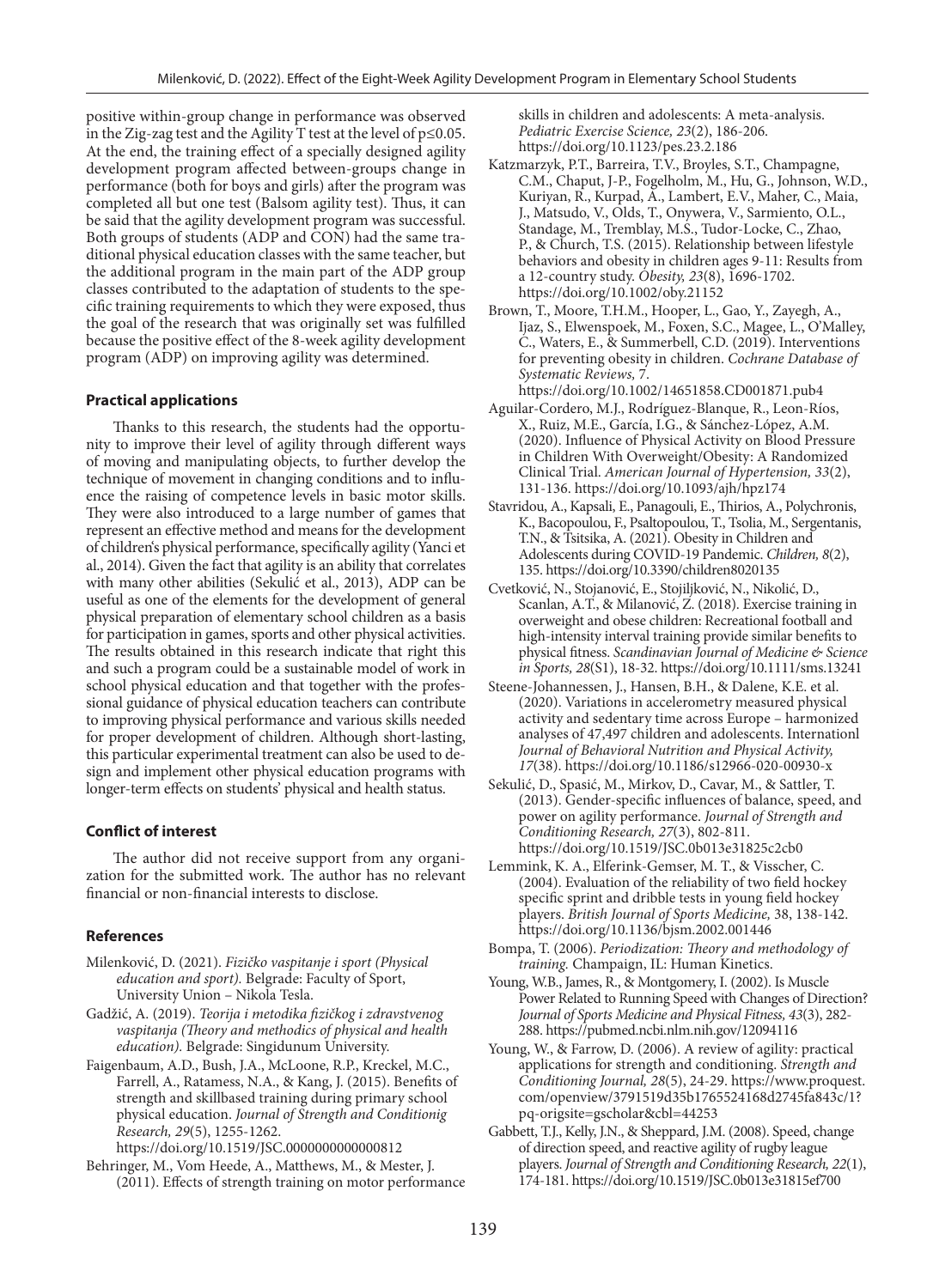Sheppard, J.M., Young, W.B., Doyle, T.L., Sheppard, T.A., & Newton, R.U. (2006). An evaluation of a new test of reactive agility and its relationship to sprint speed and change of direction speed. *Journal of Science and Medicine in Sport, 9*(4), 342-349. https://doi.org/10.1016/j.jsams.2006.05.019

Köklü, Y., Alemdaroğlu, U., Özkan, A., Koz, M., & Ersöz, G. (2015). The relationship between sprint ability, agility and vertical jump performance in young soccer players. *Science & Sports, 30*(1), e1-e5. https://doi.org/10.1016/j.scispo.2013.04.006

Brown, L., & Ferrigno, V. (eds) (2005). *Training for speed agility and quickness.* 2nd edition. Champaign, IL: Human Kinetics.

Acar, H., & Eler, N. (2019). The Effect of Balance Exercises on Speed and Agility in Physical Education Lessons. *Universal Journal of Educational Research, 7*(1), 74-79. https://doi.org/10.13189/ujer.2019.070110

Sopa, I.S., & Pomohaci, M. (2016). Study regarding the development of agility skills of students aged between 10 and 12 years old. *Timişoara Physical Education and Rehabilitation Journal, 9*(17), 7-16. https://doi.org/10.1515/tperj-2016-0009

Plisk, S.S. (2000). *Speed, agility and speed endurance development.* In T.R. Beachle & R.W. Earle (Eds.), Essential of Strength Training and Conditioning, Champaign, IL: Human Kinetics.

Verstegen, M., & Marcello, B. (2001). *Agility and coordination.*  In B. Forran (ed), High performance sports conditioning (pp 139-165). Champaign, IL: Human Kinetics.

Haga, M. (2008) The relationship between physical fitness and motor competence in children. *Child: Care, Health and Development, 34*(3), 329-334. https://doi.org/10.1111/j.1365-2214.2008.00814.x

Aribowo, D.S., Hidayah, T., & Rumini, R. (2019). The Effectiveness of Indonesian Traditional Games and Agility on Student's Gross Motor Skills in Elementary School Hj. Isriati Baiturrahman 2 Semarang. *Journal of Physical Education and Sports, 8*(3), 281-287. https://doi.org/10.15294/jpes.v8i3.31273

Bijelić, S., & Simović, S. (2005). *Trenažna tehnologija u radu sa mladim sportistima (Training technology in working with young athletes).* Banja Luka: Sekretarijat za sport i omladinu u Vladi Republike Srpske.

Topend Sports. *The complete FITNESS TEST* list. https://www. topendsports.com/testing/tests/index.htm.

World Medical Association Declaration of Helsinki (2013). *Ethical Principles for Medical Research Involving Human Subjects,* 64th WMA General Assembly, Fortaleza, Brazil, October 2013. Retrieved November 25, 2020 from the World Wide Web: http://www.wma.net/ en/30publications/10policies/b3/index.html

Kutlu, M., & Doğan, Ö. (2018). Test-Retest Reliability and Validity of Three Different Agility Tests for Various Team Sports in Young Male Athletes. *Central European Journal of Sport Sciences and Medicine, 22*(2), 33-38. https://doi.org/10.18276/cej.2018.2-04

Kutlu, M., Yapici, H., & Yilmaz, A. (2017). Reliability and Validity of a New Test of Agility and Skill for Female Amateur Soccer Players. *Journal of Human Kinetics,* 56, 219-227. https://doi.org/10.1515/hukin-2017-0039

Hachana, Y., Chaabène, H., Ben Rajeb, G., Khlifa, R., Aouadi, R., Chamari, K., & Gabbett, T.J. (2014). Validity and Reliability of New Agility Test among Elite and Subelite under 14-Soccer Players. *PLOS One, 9*(4), e95773. https://doi.org/10.1371/journal.pone.0095773

Pauole, K., Madole, K., Garhammer, J., Lacourse, M., & Rozenek, R. (2000). Reliability and Validity of the T-Test as a Measure of Agility, Leg Power, and Leg Speed in College-Aged Men and Women. *Journal of Strength and Conditioning Research, 14*(4), 443-450. https://journals. lww.com/nsca-jscr/Abstract/2000/11000/Reliability\_and\_ Validity\_of\_the\_T\_Test\_as\_a.12.aspx

Fessi, M.S., Makni, E., Jamni, M., Elloumi, M., Chamari, K., Nabli, M.A., Padulo, J., & Moalla, WE. (2016). Reliability and criterion-related validity of a new repeated agility test. *Biology of Sport, 33*(2), 159-164. https://doi.org/10.5604/20831862.1198635

Wrigley, J.M. (2016). *A study to validate the use of; The Modified Balsom Run as an accurate measurement of repeated sprint ability in U18 elite soccer players.* Bsc dissertation. Leeds: Leeds Beckett University, Carnegie Faculty.

Lockie, R.G., & Jalilvand, F. (2017). Reliability and criterion validity of the arrowhead change-of-direction speed test for soccer. *Facta Universitatis Series: Physical Education and Sport, 15*(1), 139-151. https://doi.org/10.22190/FUPES1701139L

Rago, V., Brito, J., Figueiredo, P., Ermidis, G., Barreira, D., & Rebelo, A. (2020). The Arrowhead Agility Test: Reliability, Minimum Detectable Change, and Practical Applications in Soccer Players. *Journal of Strength and Conditioning Research, 34*(2). 483-494. https://doi.org/10.1519/JSC.0000000000002987

Skitnevskiy, V.L., Krasilnikova, Y.S., Grigoryeva, E.L., Sedov, I.A., Balashova, V.F., & Smirnov, S.A. (2020). Deveoping Agility: Through Physical Gaming Activity With Adolescent Kids During Lessons of Physical Training. *Revista Científica de la Universidad de Cienfuegos, 12*(4), 38-44. https://rus.ucf. edu.cu/index.php/rus/article/view/1610

Yanci, J., Cámara, J., Reina, R., & Los Arcos, A., (2014). *Effects of traditional games played in physical education classes with elementary school students.* In R. Torrado (ed), Handbook of Physical Education Research: Role of School Programs, Children's Attitudes and Health Implications. Hauppauge, NY: Nova Science Publishers, Inc. https://www.researchgate.net/publication/260417329

Shea, J.B., & Morgan, R.L. (1979). Contextual interference effects on the acquisition, retention, and transfer of a motor skill. *Journal of Experimental Psychology: Human Learning and Memory, 5*(2), 179-187. https://doi.org/10.1037/0278-7393.5.2.179

Hills, A.P., Dengel, D.R., & Lubans, D.R. (2015). Supporting Public Health Priorities: Recommendations for Physical Education and Physical Activity Promotion in Schools. *Progress in Cardiovascular Diseases, 57*(4), 368-374. https://doi.org/10.1016/j.pcad.2014.09.010

Rokhayati, A., Nur, L., Elan, & Gandana, G. (2017). Tactical Approach to Increase Motivation for Learning Students on Physical Education Teaching in Primary Schools. *IOP Conference Series: Materials Science and Engineering,* 180. https://doi.org/10.1088/1757-899X/180/1/012259

Rueda, M.R., Rothbart, M.K., McCandliss, B.D., Saccomanno, L., & Posner, M.I. (2005). Training, maturation, and genetic influences on the development of executive attention. *PNAS, 102*(41), 14931-14936. https://doi.org/10.1073/pnas.0506897102

Maldonado, E., Zamarripa, J., Ruiz-Juan, F., Pacheco, R., & Delgado, M. (2019). Teacher Autonomy Support in Physical Education Classes as a Predictor of Motivation and Concentration in Mexican Students. *Frontiers in Psychology,* 10, 2834. https://doi.org/10.3389/fpsyg.2019.02834

Lockie, R.G., Schultz, A.B., Callaghan, S.J., & Jeffriess, M.D. (2014). The effects of traditional and enforced stopping